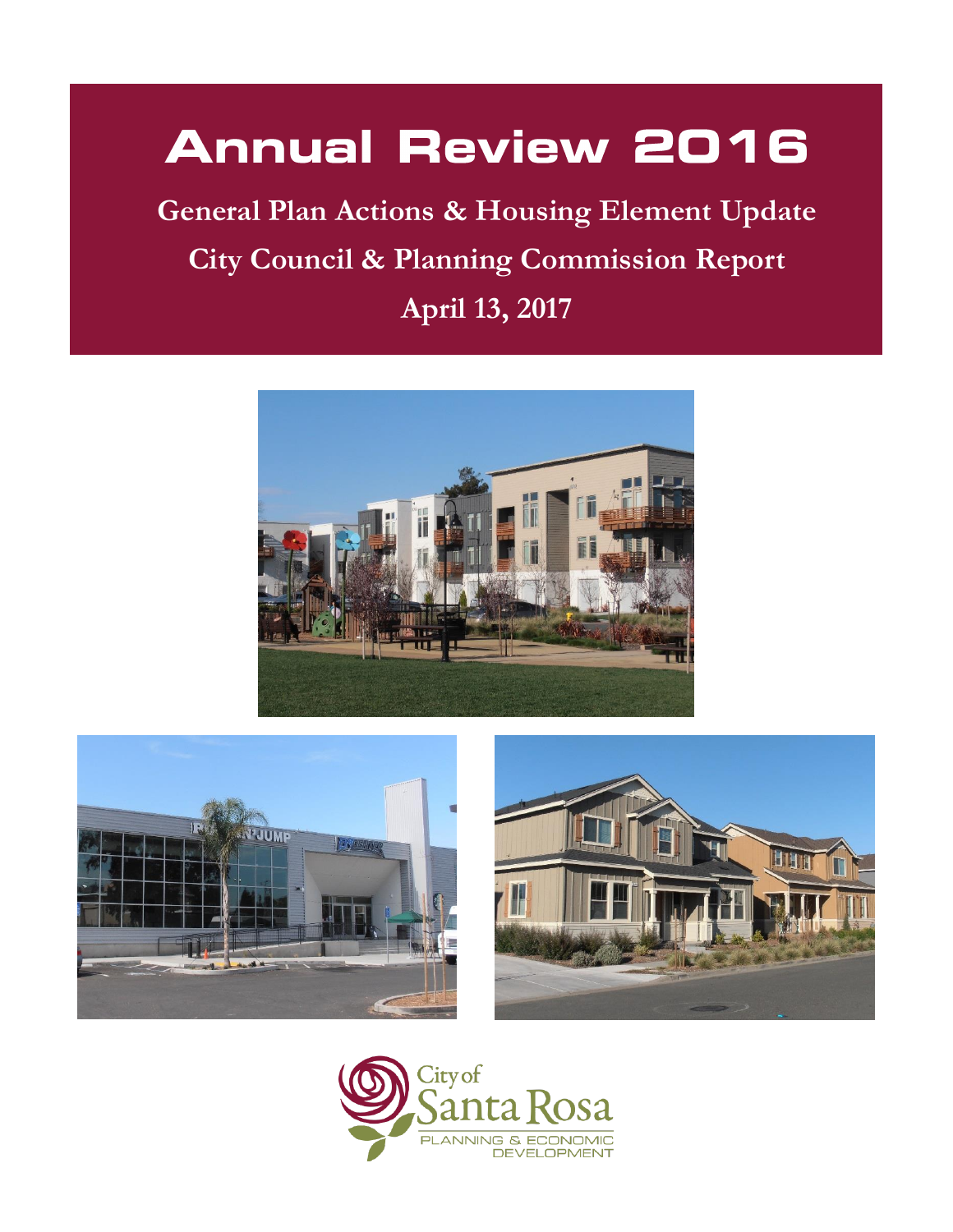# *INTRODUCTION*

The General Plan addresses issues related to the physical development and growth of Santa Rosa, and it represents the community's aspirations for the future. The General Plan is required by state law, and it has a long range focus, looking 20 years into the future. It is a blueprint for the future, guiding the City's planning and zoning functions as well as the funding of public improvement projects, such as parks and streets.

*Santa Rosa General Plan 2035*, adopted in November 2009, is the subject of this report. The State General Plan Guidelines were consulted in the development of the General Plan, and the document complies with those guidelines to a high degree.

Each year, the Planning Commission and City Council review the General Plan, consistent with General Plan policy and state planning and zoning law. State law directs that an annual report be provided to the City Council on the status of the plan and progress in its implementation, including meeting its share of regional housing needs*.* This report is developed to assist citizens and the Planning Commission and City Council in understanding recent decisions involving the General Plan.

This year's annual review report includes General Plan actions and a Housing element update. It is not a comprehensive report regarding implementation of General Plan elements, nor the yearly review of the Growth Management, Housing Allocation Plan Ordinances, or Climate Action Plan. Full reporting of these items is expected to resume in the next calendar year, along with the joint session of the Planning Commission and City Council.

# *GENERAL PLAN ACTIONS IN 2016*

According to City policy, the General Plan can be amended three times per year. Amendments to the land use diagram and the text can be considered. Any change to the General Plan requires a hearing before both the Planning Commission and the City Council. Three General Plan amendments were considered in 2016, and three General Plan amendments were initiated by the Council.

*Dutton Avenue Industrial Buildings General Plan Amendment*. The Planning Commission recommended approval on January 28, 2016 of an amendment to change the existing land use designation from General Industry to Light Industry for the 8.5-acre property located at 2960 and 2970 Dutton Avenue. The proposal created consistency between the previous zoning classification of Light Industrial and the proposed land use designation of Light Industry. The General Plan Amendment served the constructing two industrial buildings, although no formal development applications had yet been received. The Council approved the General Plan Amendment on March 29, 2016.

*Marlow Road Development General Plan Amendment.* The Planning Commission recommended approval on January 28, 2016 of an amendment to change the General Plan land use designation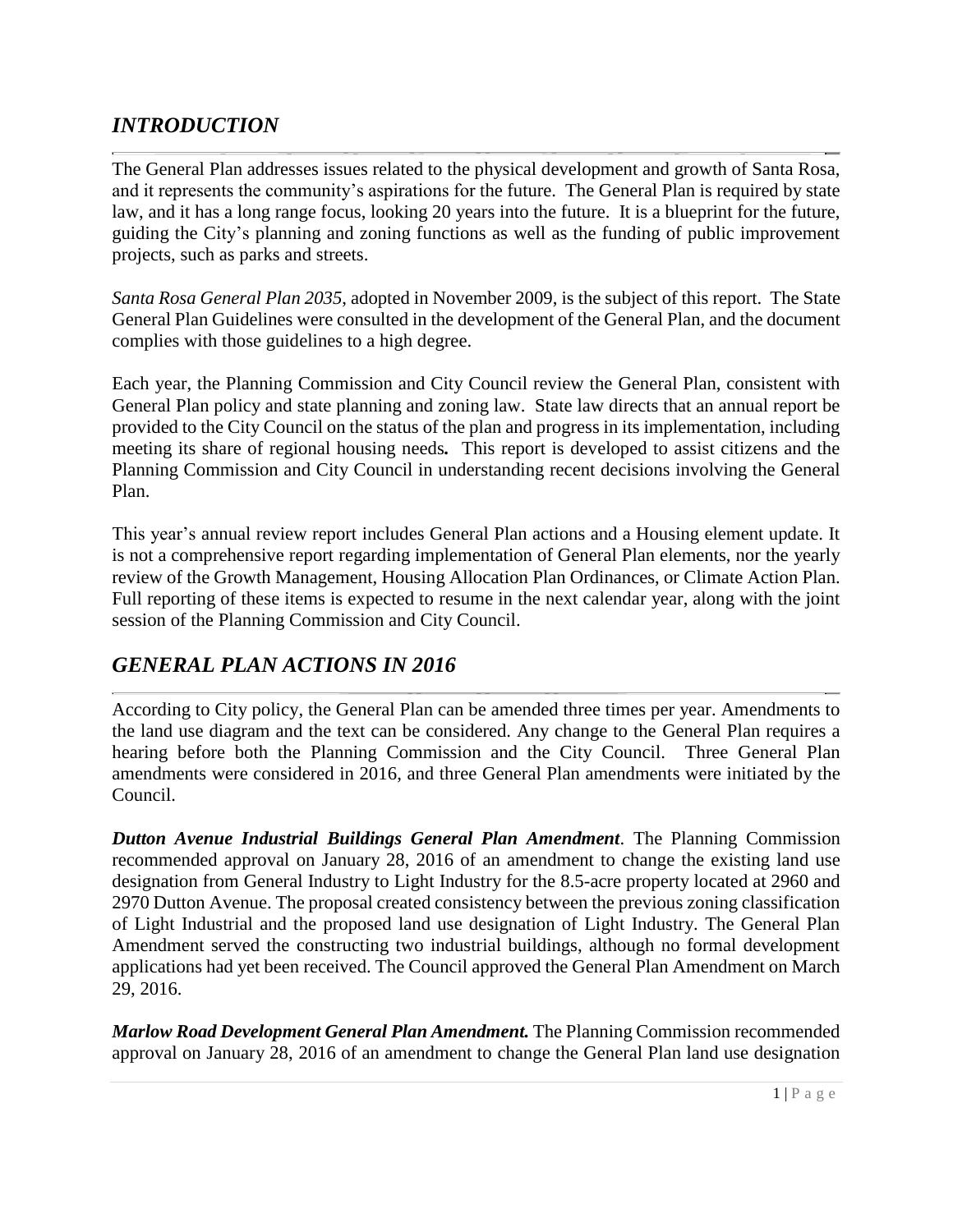from Low Density Residential (2-8 units per acre) to Medium Density Residential (8-18 units per acre) for three of the four subject parcels, and to Rezone all four parcels from the RR-40 (Rural Residential) and R-1-6 (Single family Residential) zoning districts to the R-3-18 (Multi-family) zoning district. By amending the land use designation of the 5-acre property to Medium Density Residential for the entire project area, a maximum of 91 units, or an increase of 87 dwelling units, becomes possible. The Council approved the General Plan Amendment on March 29, 2016.



*Roseland Area Projects General Plan Amendment.* On September 8, 2016 the Planning Commission recommended approval of an amendment for the Roseland Area/Sebastopol Road Specific Plan, amendments to the General Plan, Downtown Station Area Specific Plan, Zoning Code and Bicycle and Pedestrian Master Plan serving the eventual annexation of Roseland. The City Council approved the amendments and adopted the Specific Plan on October 18, 2016.

# *GROWTH AND DEVELOPMENT*

The General Plan contains hundreds of policies which guide the daily decision making of City staff, the City Council and City boards and commissions. The following summarizes new development in the City, and addresses the progress in implementing the Housing policies of the General Plan.

# *Residential*

Santa Rosa had 175,667 residents according to the State Department of Finance as of January 1, 2016. This represents an increase of 1.50 percent over the 2015 population of 173,071.

There were 130 residential building permits issued by the City of Santa Rosa for a total of **263 units in 2016**. Of the permits issued:

- $\overline{\phantom{a}}$  73 were for single family dwellings;
- 42 were for multifamily dwellings (totaling 175 units);
- 11 were for second dwelling units; and,
- 4 were for manufactured homes.

Of the 263 total units:

- 168 were permitted in northwest;
- 81 in northeast,
- 10 in southwest and:
- 4 in southeast Santa Rosa.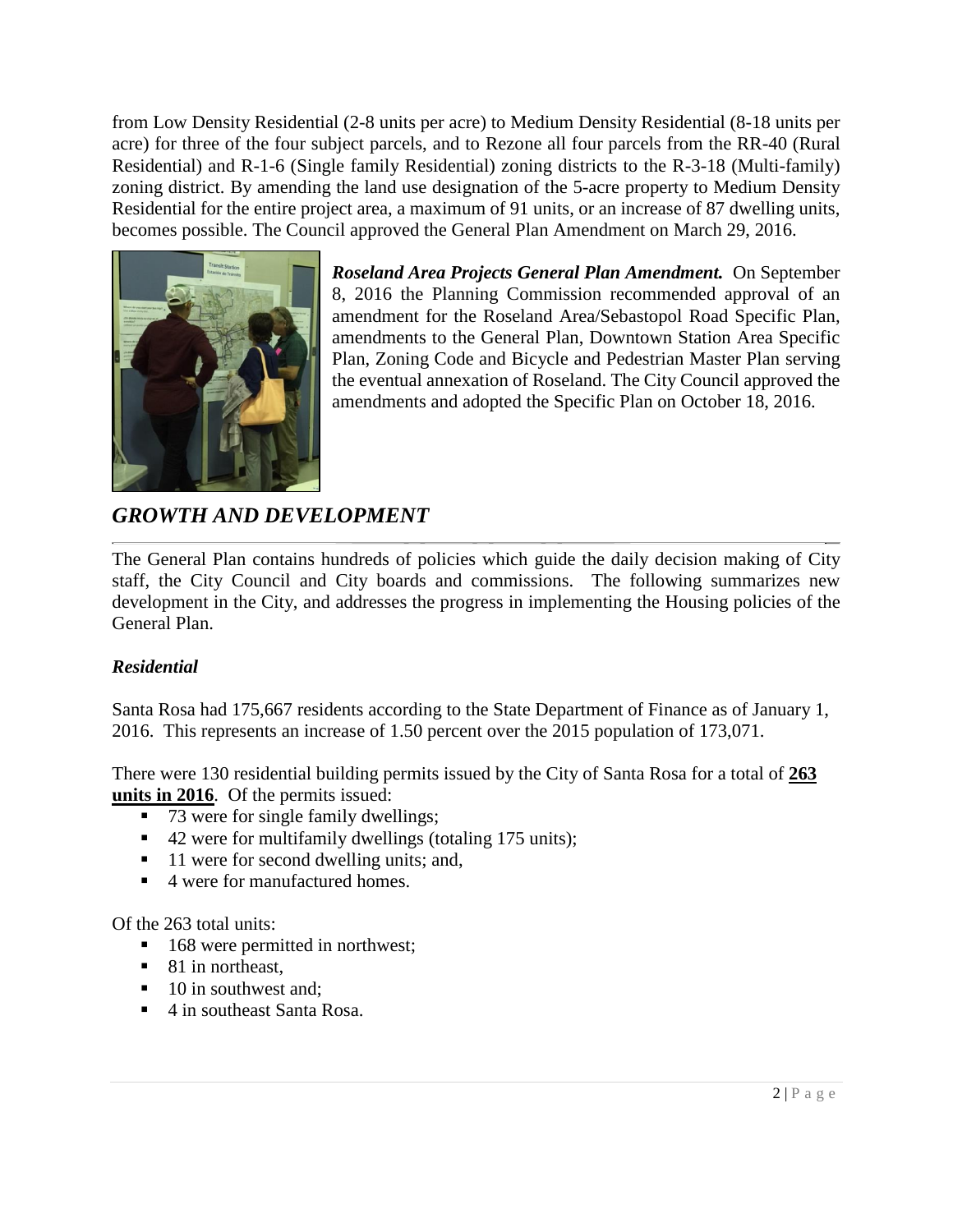There was an overall increase of 108% in residential permitting from 2015, when 126 units were issued permits, and a 4% increase from 2014 when 252 units were issued permits.



Notable residential projects in 2016:

 North Street Apartments (building permits issued in 2016): The project consists of a 20-unit multifamily residential apartment building on a 1.2 acre site.

 Range Ranch II (under construction in 2016): Located on Jennings Avenue

south of Coddingtown in the North Santa Rosa Station Area Plan, the project includes the construction of 120 apartment units within 6 three-story buildings on an approximately 5-acre parcel, featuring several common areas, including a community building, pool, and play area.

# *Non Residential*

A total of 637 commercial permits, and 68,740 square feet of new commercial space was approved in 2016. Notable non-residential development in 2016 include:

The approved **Nordstrom Rack** completed construction in 2016. The project consisted of a 31,023 square foot retail building, with updates to the existing landscaping, internal circulation, and parking areas. Phased construction of the **Epicenter** project on Coffey Lane continued through 2016. The project consists an approximately 15,754 square foot addition to an existing 118,000

square foot building to accommodate a multi-use health and fitness facility, including indoor sports fields, a bowling alley, arcade and a restaurant. The **Sonoma Academy** campus received permits to construct a 2-story grange and studio building with, offices, studios, dining areas, and teaching kitchen. The approved **Pollo Loco** on Cleveland Avenue has received permits to begin site preparation for the new 2,973 square foot drive-through restaurant and a separate 2,000 square foot retail space.

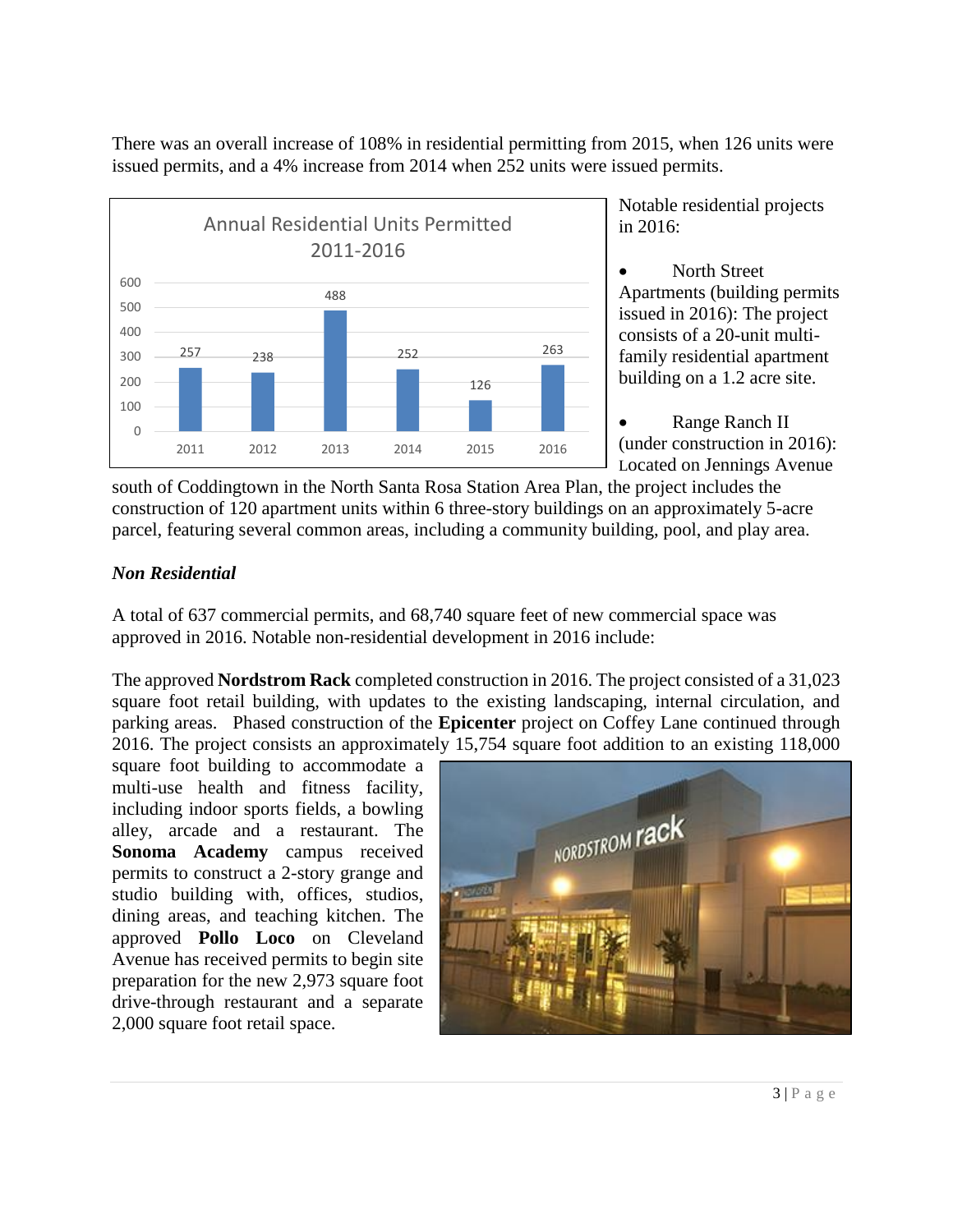#### *Annexations*

In 2016, there was one annexation to the City of Santa Rosa of approximately 1.9 acres. The overall size of Santa Rosa increased slightly to 41.70 square miles.

As noted earlier in the report, substantial progress was made in 2016 in preparation for the annexation of Roseland. Staff expects to submit the City's application to the Sonoma Local Agency Formation Commission (LAFCO) in April 2017.

#### **Housing Needs Information**

On July 29, 2014, the Council adopted the Housing Element update, which addresses housing needs from 2015 to 2023. The City of Santa Rosa Regional Housing Needs Allocation (RHNA) goal is 4,662 units over an 8-year period (starting in 2015); representing an average of 583 units per year.

The need is broken down as follows:

- 2,287 units at moderate or below (49% of goal); or an average of 286 below moderate units per year
- 2,375 units at above moderate (51% of goal); or 297 above moderate units per year
- In the last two years, 2015 and 2016, the City has issued 428 units total (126 in 2015, and 302 in 2016\*) *\*includes Crossroads project as described below*
- Of the 428 units, 88 units were moderate or below (20% of the total)

In 2016, the City Council held a series of public meetings designed to provide information on actions and opportunities specific to housing development, from the review process to funding. As a result, a major effort was made to create an environment where the City could enable development of the housing stock needed to address housing at all levels of affordability, or "Housing for All". The Planning & Economic Development Department released the results in the **[Housing Year End Report](http://srcity.org/doclib/Documents/Housing_2016YearEnd_FINAL.pdf)**.

In an effort to better close the gap between the construction of housing units and the City's needs, and to implement the City's General Plan Housing Element, the City prepared the **[Housing Action Plan](http://srcity.org/doclib/Documents/Housing%20Action%20Plan%202016%20-%20FINAL.pdf)** [\(www.srcity.org/HousingActionPlan\)](http://www.srcity.org/HousingActionPlan). The Housing Action Plan contains five program categories: 1) increase inclusionary housing; 2) achieve "affordable by design" housing; 3) assemble and offer public land for housing development; 4) improve development readiness of housing opportunity sites; 5) increase housing investment and developer partnerships. Numerous actions are included in each of these programs, and work has commenced on the following policy efforts: Accessory Dwelling Units, Permit Streamlining for Planning Entitlements, Design Review Process Streamlining, Density Bonus Revision, Inclusionary Units in For-Sale Housing Projects, and Housing Impact Fee Revision.

The **263 units** permitted by the City of Santa Rosa in 2016 meet the following income categories: **Extremely Low – 0; Very Low - 1; Low - 0; Moderate - 16; Above Moderate -**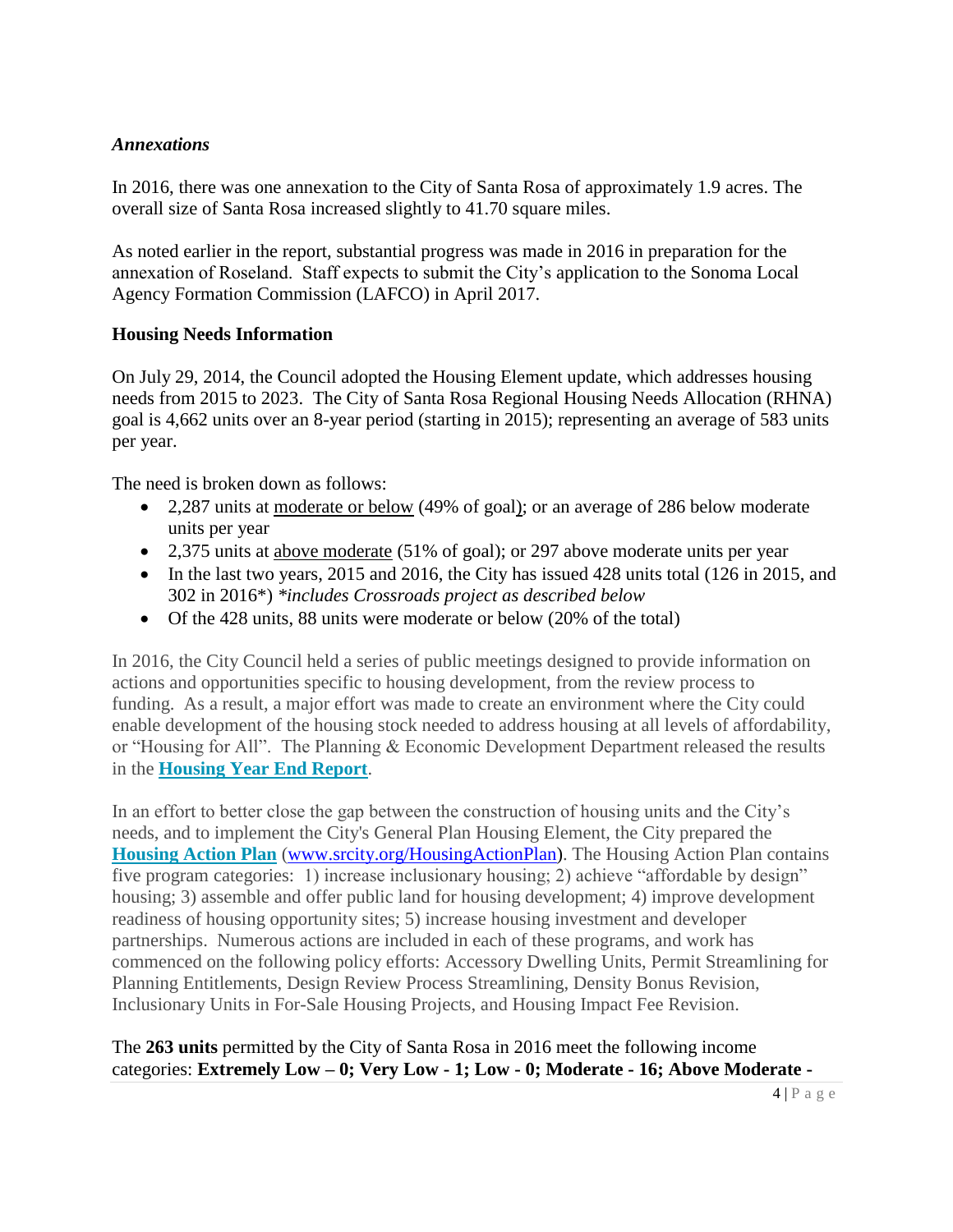**246.** The 1 Very Low Income unit is under contract with the City for long term affordability. The following table compares the ABAG Regional Housing Needs Allocation (RHNA) numbers for Santa Rosa with building permit issuance by income category to illustrate the remaining need, at the end of this Housing Element reporting period:

| Units Issued Building Permits by Income Category<br>$2015 - 2023$ |                  |             |     |          |                   |              |
|-------------------------------------------------------------------|------------------|-------------|-----|----------|-------------------|--------------|
| Income Category                                                   | Extremely<br>Low | Very<br>Low | Low | Moderate | Above<br>Moderate | <b>TOTAL</b> |
| <b>ABAG RHNA</b><br><b>Objectives</b>                             | 473              | 474         | 581 | 759      | 2,375             | 4,662        |
| 2015                                                              | 0                | 0           | 24  | 8        | 94                | 126          |
| 2016*                                                             | 26               | 11          | 3   | 16       | 246               | 302          |
| <b>Total Issued</b><br>$(2015+2016)$                              | 26               | 11          | 27  | 24       | 340               | 428          |
| <b>Remaining Need</b>                                             | 447              | 463         | 554 | 735      | 2,035             | 4,234        |

*\*includes 39 units associated with Crossroads*

The **Crossroads** housing project located on Burbank Avenue within unincorporated Sonoma County, is a 79-unit multifamily apartment complex consisting of 52 Extremely Low Income units, 20 Very Low Income units, 6 Low Income units, and one unrestricted manager's unit. The Housing Authority committed \$2,300,000 in funding in 2015 and the project is now under construction. Because both jurisdictions have provided financial support to this project, the County and City will share the units for the purpose of RHNA accounting. While Sonoma County issued the building permits, Santa Rosa is including half of the units in its 2016 accounting 26 Extremely Low, 10 Very Low, and three Low income units.

# *General Plan Objectives*

# 1) *Help facilitate the development of 56 extremely low income, 56 very low income, and 68 low income units annually to meet the ABAG Regional Housing Needs Allocation.*

In 2016, the Housing Authority committed \$3,131,941 in funding to the **Crossing on Aston** project, which is a 27-unit multifamily apartment complex consisting of 4 Extremely Low Income units, 17 Very Low Income Units, 5 Low Income units, and one unrestricted manager's unit located on Aston Avenue near Petaluma Hill Road.

The Housing Authority also committed \$180,000 in funding in 2016 in support of the **Comstock Place** housing project, a three-unit, Low Income, ownership project located on West Steele Lane.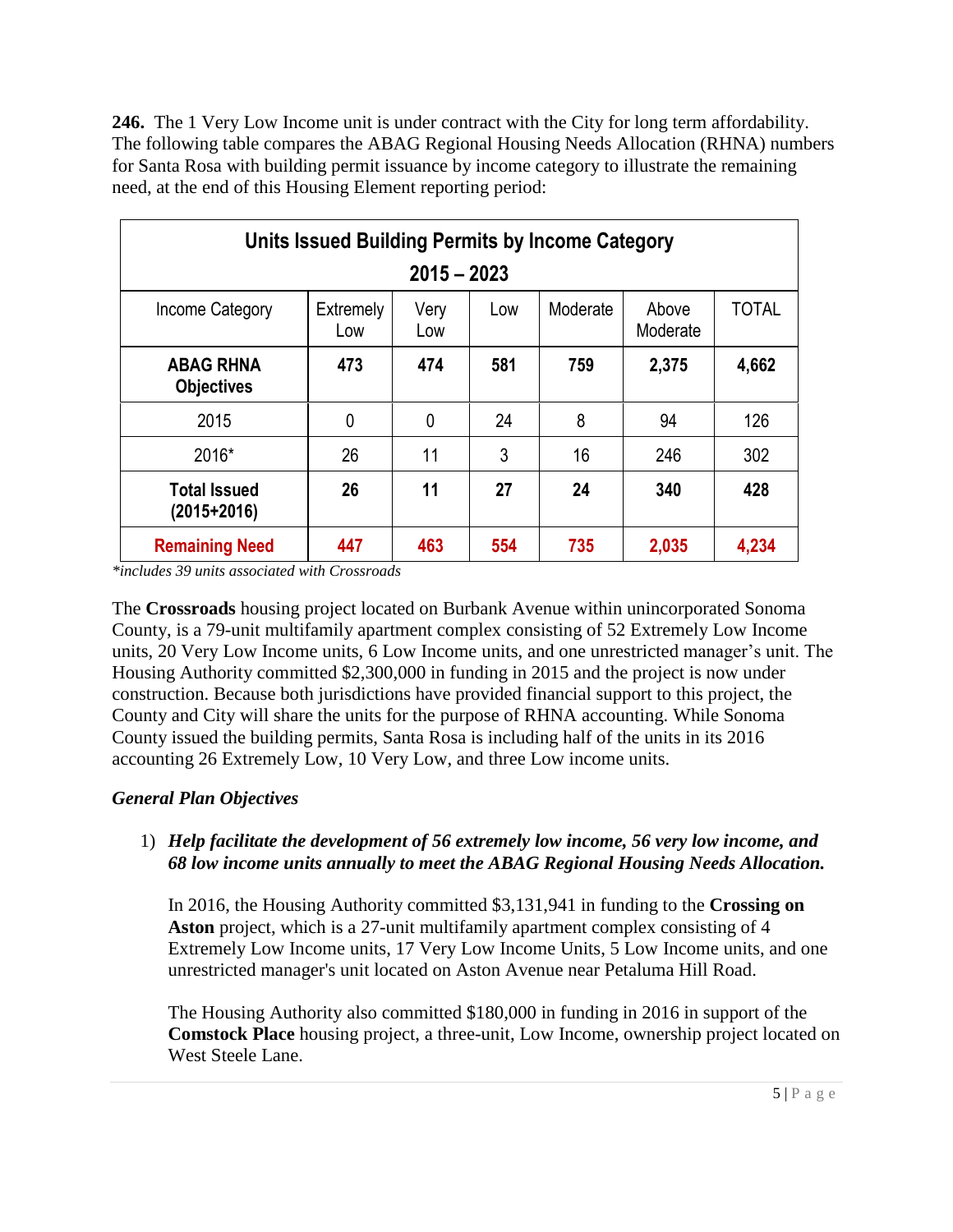## 2) *Assist in the improvement and rehabilitation of 500 units annually (extremely low, very low, and low income housing units).*

A total of 352 units were rehabilitated in 2016. Of these, 114 units were rehabilitated through the City's Neighborhood Revitalization Program. The remaining 238 units were rehabilitated as a result of Housing Quality Standards inspection requirements of the Section 8 Rental Assistance Program. These improvements generally include upgraded electrical and plumbing, flooring, paint, new appliances and fixtures and removal of hazards and blight. The income levels of households rehabilitated were not recorded with the exception noted below.

Of the 352 units rehabilitated, 48 units in the Papago Court/Apple Valley apartment complex were rehabilitated utilizing Community Development Block Grant funds. These units consist of 3 Very Low Income units, 44 Low Income units, and one unrestricted manager unit.

## 3) *Promote development of 30 second units annually.*

In 2016, 14 building permits were issued for second dwelling units. This is the ninth year in a row that permits for second units were less than 30 per year.

Over the past few years, staff has observed interest from applicants with approved projects including second units in revising those projects to remove some or all second units. Applicants indicate that financing for developers and potential buyers of projects/dwellings with second units is more challenging than it once was.

Recent changes to California law supersede the City's Residential Second Dwelling Unit Zoning ordinance, allowing reductions in parking, setbacks and fees for certain second units. A process to revise the Zoning Code was initiated in 2016 to achieve consistency with State law as well as make adaptations based on local preferences, such as removing restrictions for owner occupancy requirements. The ordinance will be reviewed through a public review process that will include the Planning Commission and City Council.

#### 4) *Preserve the existing emergency shelter beds and units of transitional and supportive housing. This includes 504 beds in emergency shelters, 351 units of transitional housing and 385 units of permanent, supportive housing.*

No emergency or transitional beds for homeless persons were lost in 2016. Presently the City has 138 year-round beds and an additional 50 winter shelter beds between November and March. A City Council Emergency Declaration enabled Social Advocates for Youth (SAY) to open a 15-bed winter shelter for youth in early December at the Press Democrat Building on Mendocino Avenue in downtown Santa Rosa.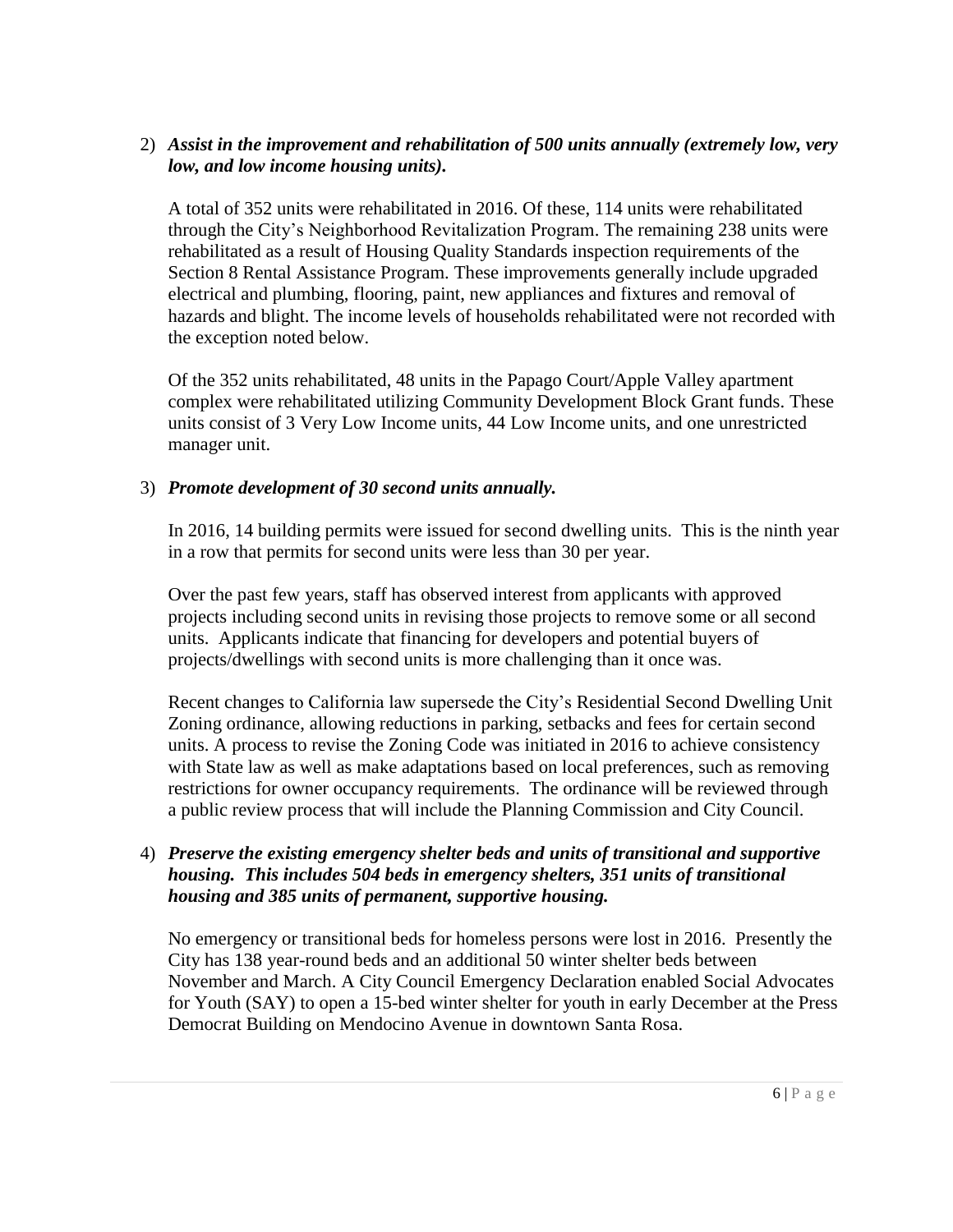The Housing Authority provided \$833,641 to Community Housing Sonoma County for the development of **Benton Veterans' Village**, a 7 unit low income permanent, supportive housing facility. This project received funding previously.

5) *Preserve the existing inventory of federally and locally funded affordable units including the units with the potential to lose affordability between 2015 and 2025.*



*Rendering of Benton Veterans' Village*

During 2016, 102 units lost affordability. These include 26 rental Low Income Bond units located at Village Square Apartments, and 76 rental Low Income Bond units located at Vista Sonoma Senior Living. The affordability term for these Bond units expired.

A total of three ownership units were lost and became market rate in 2016. Two Low Income units in the Woodbridge Subdivision paid their loan and the restrictions expired. The other unit was a Density Increase Program unit in the Westland Estates Subdivision; no federal or local subsidies had been provided for this unit.

Although the City did not assist in conserving any units that were at risk of losing their affordability in 2016, it did assist in ensuring continued housing quality standards for 48 multifamily rental units by providing funding for rehabilitation as described above.

## 6) *Preserve the 2,198 existing mobile home spaces, which are largely occupied by lowerincome seniors.*

There are 15 mobilehome parks in the City that are subject to the Mobilehome Rent Control Ordinance. No spaces were lost in 2016. Of the 2,198 spaces, 1,661 were subject to rent control during 2016—3 less than in 2015. The number of spaces subject to rent control fluctuates with tenants and lease changes.

In 2015, The Housing Authority received \$782,000 for the **CalHome Owner Occupied Program** that enables low income mobilehome owners to repair their homes, and entered into an agreement with Sonoma County Community Development Commission to administer the program in Santa Rosa. Approximately 9 loans were approved in 2016 and repair work is currently underway.